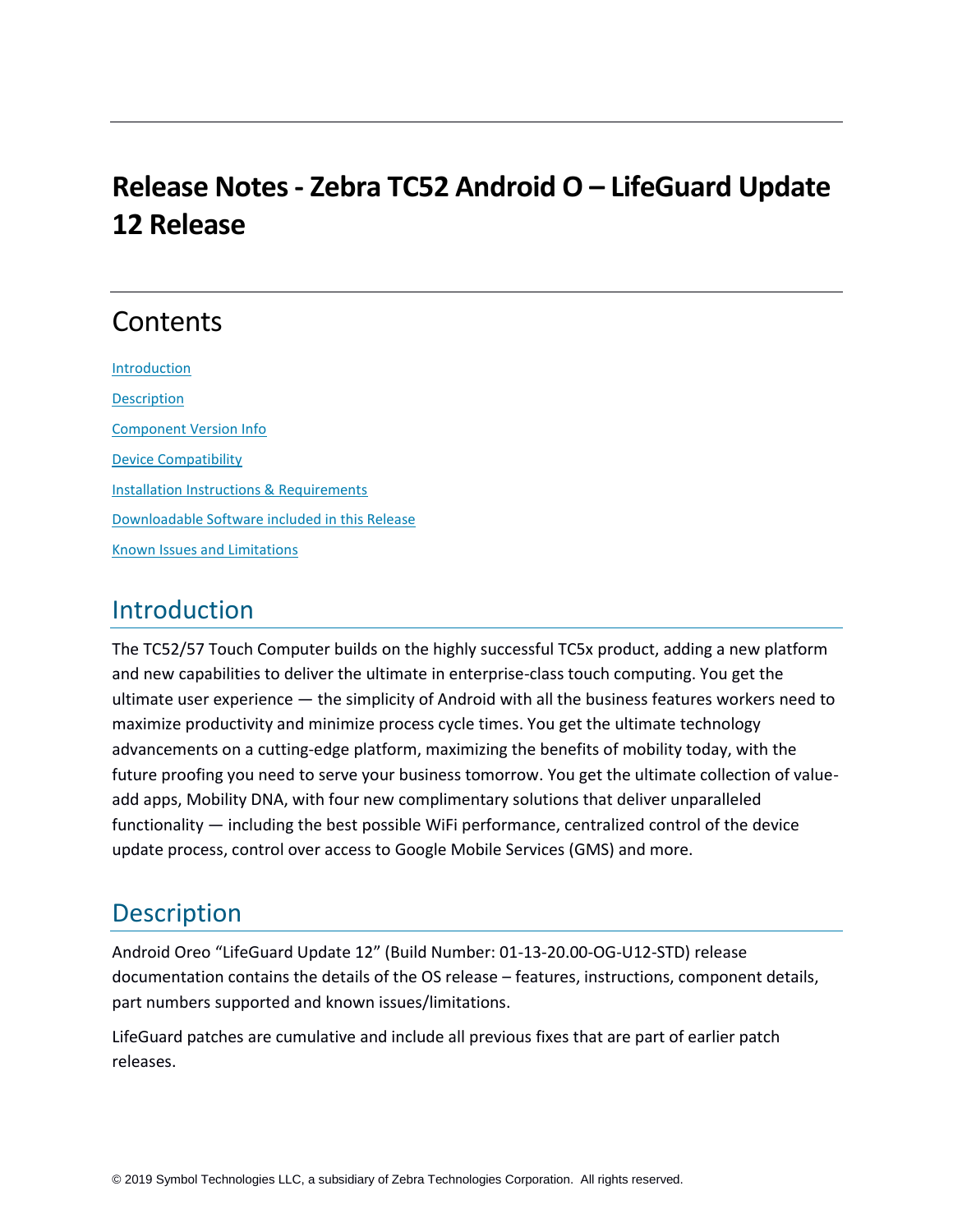# Component Version Info.

| <b>Component / Description</b>   | <b>Version</b>                          |
|----------------------------------|-----------------------------------------|
| <b>Build Number</b>              | 01-13-20.00-OG-U12-STD                  |
| AnalyticsMgr                     | 2.4.0.1140                              |
| Audio (Microphone and Speaker)   | 0.23.0.0                                |
| <b>Battery Management</b>        | Version: 1.4.2                          |
| <b>Bluetooth Pairing Utility</b> | Version 3.14                            |
| Camera                           | Front Camera Version: OmniVision OV5675 |
|                                  | <b>Rear Camera Version: NA</b>          |
| Zebra Data Services (ZDS)        | 3.4.0.1180                              |
| <b>DataWedge</b>                 | 7.2.5                                   |
| <b>Device Central</b>            | 1.0.6.2                                 |
| Diagnostic Tool                  | 1.16.1.3                                |
| <b>EMDK</b>                      | 7.2.2.2202                              |
| <b>Enterprise Keyboard</b>       | 2.0.1.9                                 |
| Fota                             | 1.0.0.3                                 |
| <b>MX</b>                        | MXMF version:8.3.0.4                    |
| <b>OSX</b>                       | QCT.81.8.9.7                            |
| Rxlogger                         | Version 5.4.12.0                        |
| <b>Scanning Framework</b>        | 20.8.47.0                               |
| <b>Security Patch Level</b>      | January 1, 2019                         |
| WorryFree Wifi Analyzer          | 3.2.13                                  |
| StageNow                         | 3.2.1.0                                 |
| <b>WLAN</b>                      | FUSION QA 2 1.2.0.006 O                 |
| Zebra BlueTooth                  | 1.3                                     |
| Zebra License Manager            | 3.1.1                                   |
| Zebra Volume Control (ZVC)       | 2.1.0.15                                |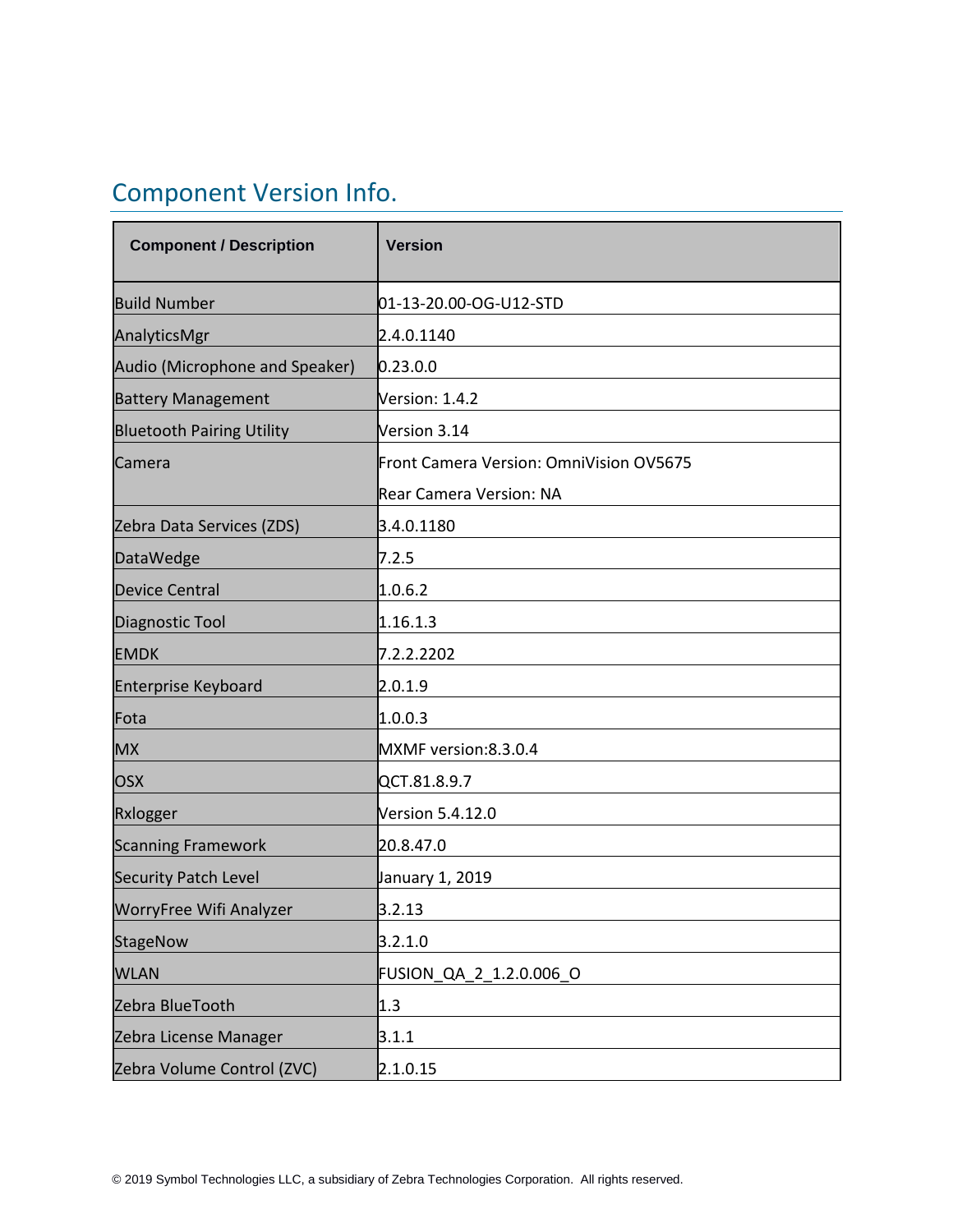#### **1. CFE v12 Updates:**

❖ CFE\_HELIOS\_01-13-20.00-OG-U12-STD.zip

This CFE is applicable for 01-13-20.00-OG-U00-STD BSP version.

- 1. **Android Security Patch Level: January 1, 2019.** Use the below link to see the Android Security bulletin for more information: <https://source.android.com/security/bulletin/>
- 2. The CFE Package 'CFE\_HELIOS\_01-13-20.00-OG-U12-STD.zip' includes the following updated components.
	- DataWedge 7.2.5 (For more details, please refer *[http://techdocs.zebra.com](http://techdocs.zebra.com/)*)
	- EMDK 7.2.2.2202 (For more details, please refer *[http://techdocs.zebra.com](http://techdocs.zebra.com/)*)
	- Zebra Volume Control (ZVC) 2.1.0.15 (For more details, please refer *<http://techdocs.zebra.com/mx/audiovoluimgr/>*)
	- OEMConfig 8.4.0.1 (For more details, please refer *[http://techdocs.zebra.com/emmtk/2-](http://techdocs.zebra.com/emmtk/2-0/guide/oemdev/) [0/guide/oemdev/](http://techdocs.zebra.com/emmtk/2-0/guide/oemdev/)*)
	- Diagnostic Tool 1.16.1.3

## Device Compatibility

This software release has been approved for use on the following devices.

| <b>IDevice Part Number</b> | <b>Operating System</b> |
|----------------------------|-------------------------|
| TC520K-1PEZU4P-A6          | Android O               |
| TC520K-1PEZU4P-NA          | Android O               |
| TC520K-1PEZU4P-IA          | Android O               |

## <span id="page-2-0"></span>Installation Instructions & Requirements

[https://www.zebra.com/content/dam/zebra\\_new\\_ia/en-us/software/operating](https://www.zebra.com/content/dam/zebra_new_ia/en-us/software/operating-system/helios/oreo-os-update-instructions.pdf)[system/helios/oreo-os-update-instructions.pdf](https://www.zebra.com/content/dam/zebra_new_ia/en-us/software/operating-system/helios/oreo-os-update-instructions.pdf)

## <span id="page-2-1"></span>Downloadable Software Included in this Release

| <b>Filename</b>                       | <b>Description</b>          |
|---------------------------------------|-----------------------------|
| CFE HELIOS 01-13-20.00-OG-U12-STD.zip | CFE package update software |

## <span id="page-2-2"></span>Known Issues and Limitations

- 1. WiFi sleep policy set to "Always" (Android O limitation)
- 2. GMS Restricted Mode is introduced in this release. Customers using Enable/Disable GMS apps may want to consult the settings types for App Manager, Power Manager and GMS Manager in